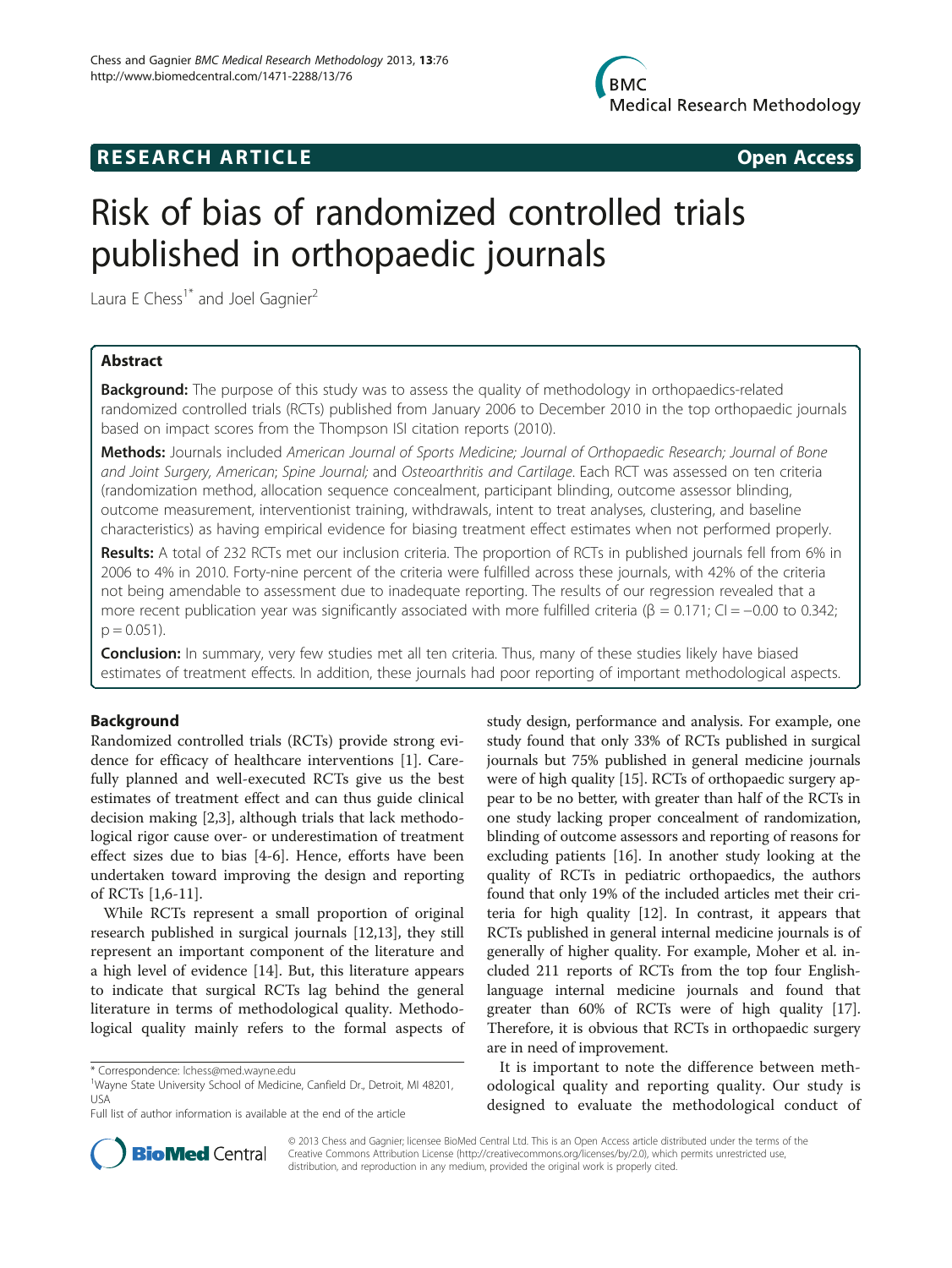#### <span id="page-1-0"></span>Table 1 Risk of bias criteria

- 1. Was the randomization method to groups appropriate?
- 2. Was the allocation sequence concealed from those assigning patients to groups?
- 3. Were the participants blind to the intervention?
- 4. Were the outcome assessors (for the primary outcome) blind to the intervention?
- 5. Was the outcome measurement performed in the same manner with similar intensity in the groups being compared?
- 6. Were similarly trained individuals administering the intervention across groups?
- 7. Were all the withdrawals described?
- 8. Were all originally randomized participants analyzed in the groups they were assigned to (i.e., an intention-to-treat analysis)?
- 9. Was clustering at the group level accounted for in the analyses?
- 10. Were the groups similar at baseline?

studies; however poor reporting can innately make this task difficult. While it is imperative to decipher between reporting and methodology, it can be tempting to draw similar conclusions from both. This will ultimately hamper a true risk of bias assessment and must not be carried out.

To our knowledge, there has not been an assessment of the methodological quality, or risk of bias, of RCTs across the top journals in orthopaedics. Nor has there been an effort to characterize the proportions of published papers that represent the highest levels of evidence. The purpose of the present study was to assess the risk of bias of all randomized trials published in the last 5 years of the top five journals in orthopaedics.



| Page 2 of 10 |  |  |
|--------------|--|--|
|              |  |  |

#### Table 2 Ratings for each methodological quality criterion within and across journals

| ינ ככס והו                      |             |        |         |                 |
|---------------------------------|-------------|--------|---------|-----------------|
| Methodological quality criteria | Journal*    | Yes    | No      | Not<br>reported |
| Proper Methods of               | <b>AJSM</b> | 70.3%  | 9.5%    | 20.3%           |
| Randomization                   | JBJS        | 74.5%  | 6.6%    | 18.9%           |
|                                 | <b>JOR</b>  | 57.1%  | 0.0%    | 42.9%           |
|                                 | ОC          | 58.3%  | 8.3%    | 33.3%           |
|                                 | SJ          | 56.3%  | $0.0\%$ | 43.8%           |
|                                 | Mean        | 63.3%  | 4.9%    | 31.8%           |
| Concealment of Subject          | AJSM        | 66.2%  | 8.1%    | 25.7%           |
| Allocation                      | JBJS        | 75.5%  | 6.6%    | 17.9%           |
|                                 | <b>JOR</b>  | 57.1%  | 0.0%    | 42.9%           |
|                                 | ОC          | 61.1%  | 5.6%    | 33.3%           |
|                                 | SJ          | 56.3%  | $0.0\%$ | 43.8%           |
|                                 | Mean        | 63.2%  | 4.1%    | 32.7%           |
| Blinding of Participants        | <b>AJSM</b> | 14.9%  | 18.9%   | 66.2%           |
|                                 | JBJS        | 20.8%  | 23.6%   | 55.7%           |
|                                 | <b>JOR</b>  | 14.3%  | 0.0%    | 85.7%           |
|                                 | ОC          | 30.6%  | 16.7%   | 52.8%           |
|                                 | SJ          | 25.0%  | 37.5%   | 37.5%           |
|                                 | Mean        | 21.1%  | 19.3%   | 59.6%           |
| Blinding of Outcome Assessor    | AJSM        | 51.4%  | 14.9%   | 33.8%           |
|                                 | JBJS        | 45.3%  | 21.7%   | 33.0%           |
|                                 | <b>JOR</b>  | 57.1%  | 0.0%    | 42.9%           |
|                                 | ОC          | 61.1%  | 2.8%    | 36.1%           |
|                                 | SJ          | 37.5%  | 18.8%   | 43.8%           |
|                                 | Mean        | 50.5%  | 11.6%   | 37.9%           |
| Outcome Measurements            | AJSM        | 91.9%  | 1.4%    | 6.8%            |
| Performed in the Same Manner    | JBJS        | 95.3%  | 0.9%    | 3.8%            |
|                                 | <b>JOR</b>  | 100.0% | $0.0\%$ | $0.0\%$         |
|                                 | ОC          | 97.2%  | 0.0%    | 2.8%            |
|                                 | SJ          | 87.5%  | $0.0\%$ | 12.5%           |
|                                 | Mean        | 94.4%  | 0.5%    | 5.2%            |
| Interventions Administration by | AJSM        | 79.7%  | 1.4%    | 18.9%           |
| Similarly Trained Individuals   | JBJS        | 48.1%  | 1.9%    | 50.0%           |
|                                 | <b>JOR</b>  | 14.3%  | $0.0\%$ | 85.7%           |
|                                 | Osteo       | 0.0%   | 0.0%    | 100.0%          |
|                                 | SJ          | 12.5%  | $0.0\%$ | 87.5%           |
|                                 | Mean        | 30.9%  | 0.7%    | 68.4%           |
| Description of Compliance With  | AJSM        | 77.0%  | 21.6%   | 1.4%            |
| the Intervention                | JBJS        | 64.2%  | 35.8%   | $0.0\%$         |
|                                 | <b>JOR</b>  | 28.6%  | 71.4%   | $0.0\%$         |
|                                 | OC          | 83.3%  | 16.7%   | $0.0\%$         |
|                                 | SJ          | 56.3%  | 43.8%   | $0.0\%$         |
|                                 | Mean        | 61.9%  | 37.9%   | 0.3%            |
|                                 |             |        |         |                 |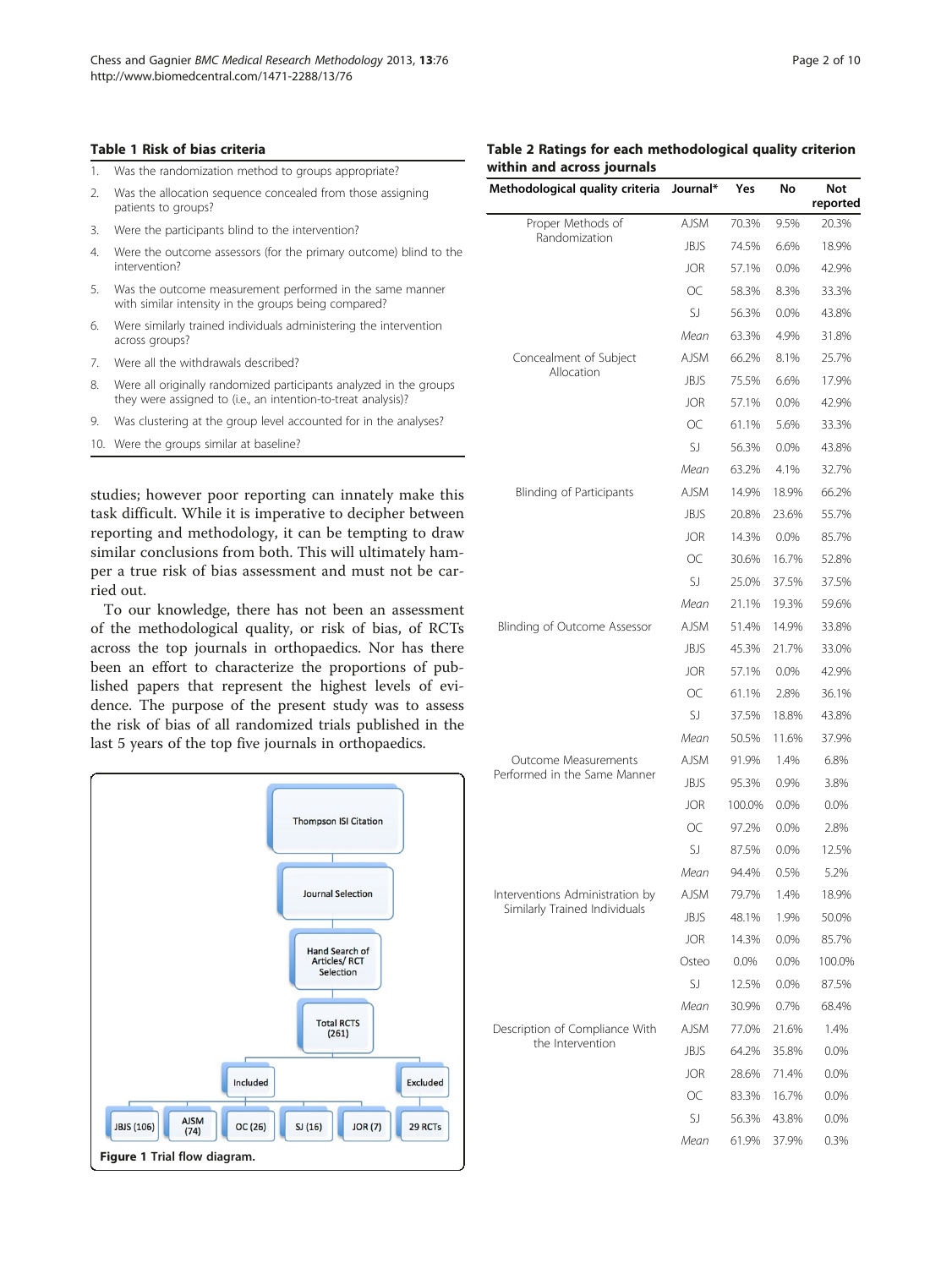<span id="page-2-0"></span>Table 2 Ratings for each methodological quality criterion within and across journals (Continued)

| Intention-To-Treat Analysis     | <b>AJSM</b> | 39.2% | 2.7%  | 58.1%  |
|---------------------------------|-------------|-------|-------|--------|
|                                 | <b>JBJS</b> | 39.6% | 1.9%  | 58.5%  |
|                                 | <b>JOR</b>  | 14.3% | 0.0%  | 85.7%  |
|                                 | Osteo       | 63.9% | 0.0%  | 36.1%  |
|                                 | SJ          | 50.0% | 0.0%  | 50.0%  |
|                                 | Mean        | 41.4% | 0.9%  | 57.7%  |
| Was Clustering Accounted for in | <b>AJSM</b> | 0.0%  | 0.0%  | 100.0% |
| the Analysis?                   | JBJS        | 0.9%  | 0.0%  | 99.1%  |
|                                 | <b>JOR</b>  | 0.0%  | 0.0%  | 100.0% |
|                                 | ОC          | 0.0%  | 0.0%  | 100.0% |
|                                 | SJ          | 0.0%  | 0.0%  | 100.0% |
|                                 | Mean        | 0.2%  | 0.0%  | 99.8%  |
| Were the Groups Similar at      | <b>AJSM</b> | 74.3% | 4.1%  | 21.6%  |
| Baseline?                       | JBJS        | 71.7% | 6.6%  | 21.7%  |
|                                 | <b>JOR</b>  | 42.9% | 0.0%  | 57.1%  |
|                                 | ОC          | 63.9% | 25.0% | 11.1%  |
|                                 | SJ          | 68.8% | 6.3%  | 25.0%  |
|                                 | Mean        | 64.3% | 8.4%  | 27.3%  |

\*AJSM American Journal of Sports Medicine, JBJS Journal of Bone and Joint Surgery, JOR Journal of Orthopaedic Research, OC Osteoarthritis and Cartilage, SJ Spine Journal.

#### Methods

# Search strategy

We determined the top five journals in orthopaedic surgery by their impact scores from the Thompson ISI citation reports. These journals included the American Journal of Sports Medicine (AJSM), Journal of Orthopaedic Research (JOR), Journal of Bone and Joint Surgery, American (JBJS Am), Spine Journal (SJ) and Osteoarthritis and Cartilage (OC). These journals were hand searched on the journal's website and assessed for reports for inclusion by one individual (LC). Decisions regarding inclusion of potential studies were based on the following criteria: (1) consisted solely of human subjects, (2) random subject allocation, (3) the experimental design included both treatment and control groups comparing an orthopaedic intervention, (4) and had a publication date between January 2006 and December 2010 in the journals mentioned above. These criteria were used as a measure of a methodological quality based Cochrane Collaboration's widely accepted risk of bias tool as well as Modern Epidemiology 3rd Edition risk of bias assessment recommendations. It is important to note there was no formal protocol for this assessment.

#### Data extraction

The investigators separately and independently extracted data from each study using preformatted Excel (Microsoft, Redmond, WA) spreadsheets. Extracted data included:

|  |                                     |  | Table 3 Sub-group analysis of item responses by |  |
|--|-------------------------------------|--|-------------------------------------------------|--|
|  | anatomical region (article n = 240) |  |                                                 |  |

| Randomization                        | Yes (%)   | No (%)   | Not reported (%) |
|--------------------------------------|-----------|----------|------------------|
| Spine& Neck                          | 14(60.9)  | O(0)     | 9(39.1)          |
| <b>Upper Extremity</b>               | 32(78.1)  | 3(7.3)   | 6(14.6)          |
| Lower Extremity                      | 112(67.9) | 14(8.5)  | 39(23.6)         |
| Mixed                                | 7(70.0)   | O(0)     | 3(30.0)          |
| <b>Allocation concealment</b>        |           |          |                  |
| Spine& Neck                          | 14(60.9)  | O(0)     | 9(39.1)          |
| <b>Upper Extremity</b>               | 32(78.1)  | 3(7.3)   | 6(14.6)          |
| Lower Extremity                      | 111(67.3) | 12(7.3)  | 42(25.5)         |
| Mixed                                | 7(70.0)   | O(0)     | 3(30.0)          |
| <b>Blinding of Participants</b>      |           |          |                  |
| Spine& Neck                          | 6(26.1)   | 7(30.4)  | 10(43.5)         |
| <b>Upper Extremity</b>               | 6(14.6)   | 8(19.5)  | 27(65.9)         |
| Lower Extremity                      | 35(21.2)  | 34(20.6) | 96(58.2)         |
| Mixed                                | 2(20.0)   | 2(20.0)  | 6(60.0)          |
| <b>Blinding of Outcome Assessors</b> |           |          |                  |
| Spine& Neck                          | 11(47.8)  | 3(13.0)  | 9(39.1)          |
| <b>Upper Extremity</b>               | 18(43.9)  | 10(24.4) | 13(31.7)         |
| Lower Extremity                      | 82(49.7)  | 24(14.6) | 59(35.8)         |
| Mixed                                | 7(70.0)   | 1(10.0)  | 2(20.0)          |
| <b>Outcome Measurement</b>           |           |          |                  |
| Spine& Neck                          | 21(91.3)  | O(0)     | 2(8.7)           |
| <b>Upper Extremity</b>               | 39(95.1)  | O(0)     | 2(4.9)           |
| Lower Extremity                      | 156(94.6) | 2(1.2)   | 7(4.2)           |
| Mixed                                | 9(90.0)   | 0(0)     | 1(10.0)          |
| <b>Similarly Trained Individuals</b> |           |          |                  |
| Spine& Neck                          | 5(21.7)   | O(0)     | 18(78.3)         |
| <b>Upper Extremity</b>               | 24(58.5)  | 1(2.4)   | 16(39.0)         |
| Lower Extremity                      | 81(49.1)  | 2(1.2)   | 82(49.7)         |
| Mixed                                | 3(30.0)   | O(0)     | 7(70.0)          |
| <b>Compliance with Intervention</b>  |           |          |                  |
| Spine& Neck                          | 13(56.5)  | 10(43.5) | O(0)             |
| <b>Upper Extremity</b>               | 29(70.7)  | 12(29.3) | O(0)             |
| Lower Extremity                      | 119(72.1) | 45(27.3) | 1(0.6)           |
| Mixed                                | 5(50.0)   | 5(50.0)  | O(0)             |
| <b>Intent to Treat Analysis</b>      |           |          |                  |
| Spine& Neck                          | 9(39.1)   | 1(4.4)   | 13(56.5)         |
| <b>Upper Extremity</b>               | 20(48.8)  | 1(2.4)   | 20(48.8)         |
| Lower Extremity                      | 70(42.4)  | 2(1.2)   | 93(56.4)         |
| Mixed                                | 4(40.0)   | O(0)     | 6(60.0)          |
| Clustering                           |           |          |                  |
| Spine& Neck                          | O(0)      | O(0)     | 23(100)          |
| <b>Upper Extremity</b>               | O(0)      | O(0)     | 41(100)          |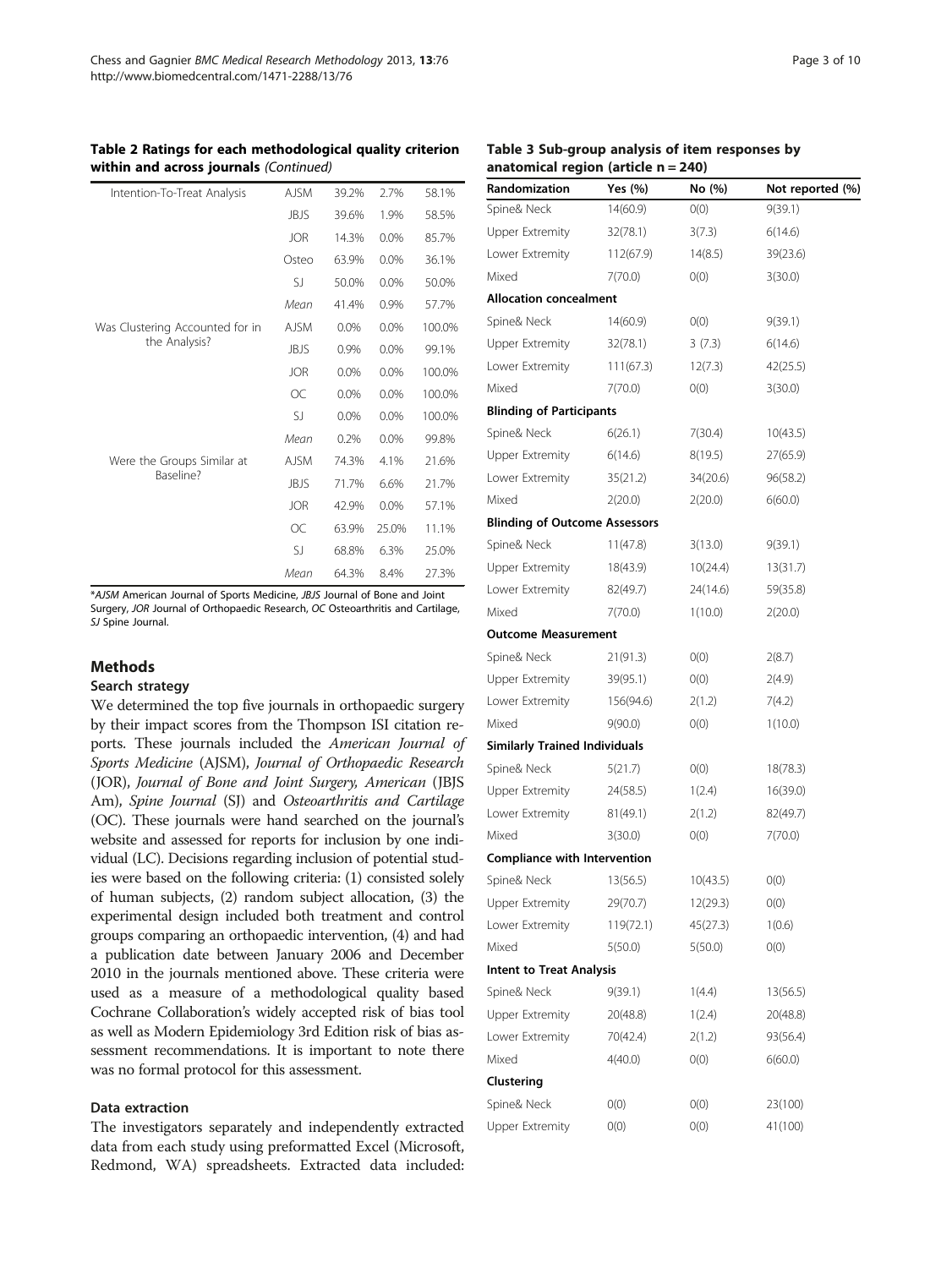<span id="page-3-0"></span>Table 3 Sub-group analysis of item responses by anatomical region (article  $n = 240$ ) (Continued)

| Lower Extremity     | 1(0.6)    | O(0)    | 164(99.4) |
|---------------------|-----------|---------|-----------|
| Mixed               | O(0)      | O(0)    | 10(100)   |
| Similar at Baseline |           |         |           |
| Spine& Neck         | 17(73.9)  | 1(4.4)  | 5(21.7)   |
| Upper Extremity     | 30(73.2)  | O(0)    | 11(26.8)  |
| Lower Extremity     | 117(70.9) | 16(9.7) | 32(19.4)  |
| Mixed               | 4(40.0)   | 3(30.0) | 3(30.0)   |
|                     |           |         |           |

journal name, journal impact factor, and publication year. All included studies were assessed on ten criteria related to risk of bias (Table [1\)](#page-1-0). The ten criteria required sufficient reporting regarding randomization method, allocation sequence concealment, participant blinding, outcome assessor blinding, outcome measurement, interventionist training, withdrawals, intent to treat analyses, clustering, and baseline characteristics. For each of these criteria the RCT was judged as fulfilling each criterion (indicated as a "Yes"), not fulfilling it (indicated as a "No") or having insufficient information to determine fulfillment ("Not Reported") (see Figure [1](#page-1-0)). In order to be considered a "Yes" the paper must have included a complete description regarding the process and outcome of each criterion. If investigators felt that there was too little information or that they would be unable to replicate the process based on unclear reporting, the article was designated as a "Not Reported" for that criterion. A complete lack of reporting or an erroneous method (i.e., Randomization by patient number or date of birth) was marked as "No." Disagreements were documented and resolved by discussion between data collectors along with the primary investigator.

#### Statistical analysis

Statistical analyses included calculating the mean number of criteria that were met ("Yes), not met ("No"), or of unknown fulfillment ("Not Reported") within and across all journals. First, we assessed the distribution of Yes/No/NotReported of each article. Then we calculated the mean proportion of fulfilled items for all the articles from the same journals stratified by criterion (Table [2](#page-1-0)). We then compared these mean proportions across journals using an analysis of variance (ANOVA) to test for differences in reporting quality. To note, the more favorable distribution is one with a greater proportion of fulfilled items, indicating that the journal has met more criteria for methodological quality. Linear regression was also applied with the outcome variable being the total number of fulfilled items per trial and predictor variables being journal impact factor and year of publication. We also performed a sub-analysis on the proportion of met

#### Table 4 Sub-group analysis of item responses by subject

| Adult reconstruction<br>33(71.7)<br>3(6.5)<br>10(21.7)<br>Pediatric Orthopaedic Surgery<br>O(0)<br>5(71.4)<br>2(28.6)<br>Sports Medicine<br>50(71.4)<br>6(8.6)<br>14(20.0)<br>13(86.7)<br>1(6.7)<br>1(6.7)<br>Trauma<br>Foot and Ankle<br>20(69.0)<br>2(6.9)<br>7(24.1)<br>Hand and Upper Extremity<br>11(84.6)<br>O(0)<br>2(15.4)<br>O(0)<br>Spine<br>13(56.5)<br>10(43.5)<br>OA<br>12(34.3)<br>20(57.1)<br>3(8.6)<br><b>Allocation Concealment</b><br>10(21.7)<br>Adult reconstruction<br>33(71.7)<br>3(6.5)<br>2(28.6)<br>Pediatric Orthopaedic Surgery<br>5(71.4)<br>O(0)<br>Sports Medicine<br>48(68.6)<br>5(7.1)<br>17(24.3)<br>13(86.7)<br>1(6.7)<br>Trauma<br>1(6.7)<br>Foot and Ankle<br>20(69.0)<br>2(6.9)<br>7(24.1)<br>Hand and Upper Extremity<br>11(84.6)<br>O(0)<br>2(15.4)<br>Spine<br>O(0)<br>13(56.5)<br>10(43.5)<br>OA<br>12(34.3)<br>21(60.)<br>2(5.7)<br><b>Blinding of Participants</b><br>Adult reconstruction<br>10(21.7)<br>9(19.6)<br>27(58.7)<br>Pediatric Orthopaedic Surgery<br>2(28.6)<br>4(57.1)<br>1(14.3)<br>10(14.3)<br>Sports Medicine<br>10(14.3)<br>50(71.4)<br>3(20.0)<br>7(46.7)<br>Trauma<br>5(33.3)<br>Foot and Ankle<br>5(17.2)<br>9(31.0)<br>15(51.7)<br>Hand and Upper Extremity<br>3(23.1)<br>2(15.4)<br>8(61.5)<br>5(21.7)<br>Spine<br>7(30.4)<br>11(47.8)<br>OA<br>19(54.3)<br>11(31.4)<br>5(14.3)<br><b>Blinding of Assessors</b><br>Adult reconstruction<br>20(43.5)<br>8(17.4)<br>18(39.1)<br>Pediatric Orthopaedic Surgery<br>3(42.9)<br>2(28.6)<br>2(28.6)<br>Sports Medicine<br>34(48.6)<br>10(14.3)<br>26(37.1)<br>9(60.0)<br>3(20.0)<br>3(20.0)<br>Trauma<br>Foot and Ankle<br>14(48.3)<br>6(20.7)<br>9(31.0)<br>Hand and Upper Extremity<br>6(46.2)<br>4(30.8)<br>3(23.1)<br>Spine<br>10(43.5)<br>3(13.0)<br>10(43.5)<br><b>OA</b><br>1(2.9)<br>12(34.3)<br>22(62.9)<br><b>Outcome Measurement</b><br>Adult reconstruction<br>44(95.7)<br>1(2.2)<br>1(2.2)<br>Pediatric Orthopaedic Surgery<br>7(100)<br>0(0)<br>0(0)<br>Sports Medicine<br>63(90.0)<br>1(1.4)<br>6(8.6)<br>Trauma<br>14(93.3)<br>O(0)<br>1(6.7)<br>Foot and Ankle<br>28(96.6)<br>O(0)<br>1(3.5)<br>Hand and Upper Extremity<br>13(100)<br>O(0)<br>O(0)<br>Spine<br>21(91.3)<br>O(0)<br>2(8.7)<br>OA<br>34(97.1)<br>0(0)<br>1(2.9) | Randomization | Υ | N | DK |
|------------------------------------------------------------------------------------------------------------------------------------------------------------------------------------------------------------------------------------------------------------------------------------------------------------------------------------------------------------------------------------------------------------------------------------------------------------------------------------------------------------------------------------------------------------------------------------------------------------------------------------------------------------------------------------------------------------------------------------------------------------------------------------------------------------------------------------------------------------------------------------------------------------------------------------------------------------------------------------------------------------------------------------------------------------------------------------------------------------------------------------------------------------------------------------------------------------------------------------------------------------------------------------------------------------------------------------------------------------------------------------------------------------------------------------------------------------------------------------------------------------------------------------------------------------------------------------------------------------------------------------------------------------------------------------------------------------------------------------------------------------------------------------------------------------------------------------------------------------------------------------------------------------------------------------------------------------------------------------------------------------------------------------------------------------------------------------------------------------------------------------------------------------------------------------------------------------------------------------------------------------|---------------|---|---|----|
|                                                                                                                                                                                                                                                                                                                                                                                                                                                                                                                                                                                                                                                                                                                                                                                                                                                                                                                                                                                                                                                                                                                                                                                                                                                                                                                                                                                                                                                                                                                                                                                                                                                                                                                                                                                                                                                                                                                                                                                                                                                                                                                                                                                                                                                            |               |   |   |    |
|                                                                                                                                                                                                                                                                                                                                                                                                                                                                                                                                                                                                                                                                                                                                                                                                                                                                                                                                                                                                                                                                                                                                                                                                                                                                                                                                                                                                                                                                                                                                                                                                                                                                                                                                                                                                                                                                                                                                                                                                                                                                                                                                                                                                                                                            |               |   |   |    |
|                                                                                                                                                                                                                                                                                                                                                                                                                                                                                                                                                                                                                                                                                                                                                                                                                                                                                                                                                                                                                                                                                                                                                                                                                                                                                                                                                                                                                                                                                                                                                                                                                                                                                                                                                                                                                                                                                                                                                                                                                                                                                                                                                                                                                                                            |               |   |   |    |
|                                                                                                                                                                                                                                                                                                                                                                                                                                                                                                                                                                                                                                                                                                                                                                                                                                                                                                                                                                                                                                                                                                                                                                                                                                                                                                                                                                                                                                                                                                                                                                                                                                                                                                                                                                                                                                                                                                                                                                                                                                                                                                                                                                                                                                                            |               |   |   |    |
|                                                                                                                                                                                                                                                                                                                                                                                                                                                                                                                                                                                                                                                                                                                                                                                                                                                                                                                                                                                                                                                                                                                                                                                                                                                                                                                                                                                                                                                                                                                                                                                                                                                                                                                                                                                                                                                                                                                                                                                                                                                                                                                                                                                                                                                            |               |   |   |    |
|                                                                                                                                                                                                                                                                                                                                                                                                                                                                                                                                                                                                                                                                                                                                                                                                                                                                                                                                                                                                                                                                                                                                                                                                                                                                                                                                                                                                                                                                                                                                                                                                                                                                                                                                                                                                                                                                                                                                                                                                                                                                                                                                                                                                                                                            |               |   |   |    |
|                                                                                                                                                                                                                                                                                                                                                                                                                                                                                                                                                                                                                                                                                                                                                                                                                                                                                                                                                                                                                                                                                                                                                                                                                                                                                                                                                                                                                                                                                                                                                                                                                                                                                                                                                                                                                                                                                                                                                                                                                                                                                                                                                                                                                                                            |               |   |   |    |
|                                                                                                                                                                                                                                                                                                                                                                                                                                                                                                                                                                                                                                                                                                                                                                                                                                                                                                                                                                                                                                                                                                                                                                                                                                                                                                                                                                                                                                                                                                                                                                                                                                                                                                                                                                                                                                                                                                                                                                                                                                                                                                                                                                                                                                                            |               |   |   |    |
|                                                                                                                                                                                                                                                                                                                                                                                                                                                                                                                                                                                                                                                                                                                                                                                                                                                                                                                                                                                                                                                                                                                                                                                                                                                                                                                                                                                                                                                                                                                                                                                                                                                                                                                                                                                                                                                                                                                                                                                                                                                                                                                                                                                                                                                            |               |   |   |    |
|                                                                                                                                                                                                                                                                                                                                                                                                                                                                                                                                                                                                                                                                                                                                                                                                                                                                                                                                                                                                                                                                                                                                                                                                                                                                                                                                                                                                                                                                                                                                                                                                                                                                                                                                                                                                                                                                                                                                                                                                                                                                                                                                                                                                                                                            |               |   |   |    |
|                                                                                                                                                                                                                                                                                                                                                                                                                                                                                                                                                                                                                                                                                                                                                                                                                                                                                                                                                                                                                                                                                                                                                                                                                                                                                                                                                                                                                                                                                                                                                                                                                                                                                                                                                                                                                                                                                                                                                                                                                                                                                                                                                                                                                                                            |               |   |   |    |
|                                                                                                                                                                                                                                                                                                                                                                                                                                                                                                                                                                                                                                                                                                                                                                                                                                                                                                                                                                                                                                                                                                                                                                                                                                                                                                                                                                                                                                                                                                                                                                                                                                                                                                                                                                                                                                                                                                                                                                                                                                                                                                                                                                                                                                                            |               |   |   |    |
|                                                                                                                                                                                                                                                                                                                                                                                                                                                                                                                                                                                                                                                                                                                                                                                                                                                                                                                                                                                                                                                                                                                                                                                                                                                                                                                                                                                                                                                                                                                                                                                                                                                                                                                                                                                                                                                                                                                                                                                                                                                                                                                                                                                                                                                            |               |   |   |    |
|                                                                                                                                                                                                                                                                                                                                                                                                                                                                                                                                                                                                                                                                                                                                                                                                                                                                                                                                                                                                                                                                                                                                                                                                                                                                                                                                                                                                                                                                                                                                                                                                                                                                                                                                                                                                                                                                                                                                                                                                                                                                                                                                                                                                                                                            |               |   |   |    |
|                                                                                                                                                                                                                                                                                                                                                                                                                                                                                                                                                                                                                                                                                                                                                                                                                                                                                                                                                                                                                                                                                                                                                                                                                                                                                                                                                                                                                                                                                                                                                                                                                                                                                                                                                                                                                                                                                                                                                                                                                                                                                                                                                                                                                                                            |               |   |   |    |
|                                                                                                                                                                                                                                                                                                                                                                                                                                                                                                                                                                                                                                                                                                                                                                                                                                                                                                                                                                                                                                                                                                                                                                                                                                                                                                                                                                                                                                                                                                                                                                                                                                                                                                                                                                                                                                                                                                                                                                                                                                                                                                                                                                                                                                                            |               |   |   |    |
|                                                                                                                                                                                                                                                                                                                                                                                                                                                                                                                                                                                                                                                                                                                                                                                                                                                                                                                                                                                                                                                                                                                                                                                                                                                                                                                                                                                                                                                                                                                                                                                                                                                                                                                                                                                                                                                                                                                                                                                                                                                                                                                                                                                                                                                            |               |   |   |    |
|                                                                                                                                                                                                                                                                                                                                                                                                                                                                                                                                                                                                                                                                                                                                                                                                                                                                                                                                                                                                                                                                                                                                                                                                                                                                                                                                                                                                                                                                                                                                                                                                                                                                                                                                                                                                                                                                                                                                                                                                                                                                                                                                                                                                                                                            |               |   |   |    |
|                                                                                                                                                                                                                                                                                                                                                                                                                                                                                                                                                                                                                                                                                                                                                                                                                                                                                                                                                                                                                                                                                                                                                                                                                                                                                                                                                                                                                                                                                                                                                                                                                                                                                                                                                                                                                                                                                                                                                                                                                                                                                                                                                                                                                                                            |               |   |   |    |
|                                                                                                                                                                                                                                                                                                                                                                                                                                                                                                                                                                                                                                                                                                                                                                                                                                                                                                                                                                                                                                                                                                                                                                                                                                                                                                                                                                                                                                                                                                                                                                                                                                                                                                                                                                                                                                                                                                                                                                                                                                                                                                                                                                                                                                                            |               |   |   |    |
|                                                                                                                                                                                                                                                                                                                                                                                                                                                                                                                                                                                                                                                                                                                                                                                                                                                                                                                                                                                                                                                                                                                                                                                                                                                                                                                                                                                                                                                                                                                                                                                                                                                                                                                                                                                                                                                                                                                                                                                                                                                                                                                                                                                                                                                            |               |   |   |    |
|                                                                                                                                                                                                                                                                                                                                                                                                                                                                                                                                                                                                                                                                                                                                                                                                                                                                                                                                                                                                                                                                                                                                                                                                                                                                                                                                                                                                                                                                                                                                                                                                                                                                                                                                                                                                                                                                                                                                                                                                                                                                                                                                                                                                                                                            |               |   |   |    |
|                                                                                                                                                                                                                                                                                                                                                                                                                                                                                                                                                                                                                                                                                                                                                                                                                                                                                                                                                                                                                                                                                                                                                                                                                                                                                                                                                                                                                                                                                                                                                                                                                                                                                                                                                                                                                                                                                                                                                                                                                                                                                                                                                                                                                                                            |               |   |   |    |
|                                                                                                                                                                                                                                                                                                                                                                                                                                                                                                                                                                                                                                                                                                                                                                                                                                                                                                                                                                                                                                                                                                                                                                                                                                                                                                                                                                                                                                                                                                                                                                                                                                                                                                                                                                                                                                                                                                                                                                                                                                                                                                                                                                                                                                                            |               |   |   |    |
|                                                                                                                                                                                                                                                                                                                                                                                                                                                                                                                                                                                                                                                                                                                                                                                                                                                                                                                                                                                                                                                                                                                                                                                                                                                                                                                                                                                                                                                                                                                                                                                                                                                                                                                                                                                                                                                                                                                                                                                                                                                                                                                                                                                                                                                            |               |   |   |    |
|                                                                                                                                                                                                                                                                                                                                                                                                                                                                                                                                                                                                                                                                                                                                                                                                                                                                                                                                                                                                                                                                                                                                                                                                                                                                                                                                                                                                                                                                                                                                                                                                                                                                                                                                                                                                                                                                                                                                                                                                                                                                                                                                                                                                                                                            |               |   |   |    |
|                                                                                                                                                                                                                                                                                                                                                                                                                                                                                                                                                                                                                                                                                                                                                                                                                                                                                                                                                                                                                                                                                                                                                                                                                                                                                                                                                                                                                                                                                                                                                                                                                                                                                                                                                                                                                                                                                                                                                                                                                                                                                                                                                                                                                                                            |               |   |   |    |
|                                                                                                                                                                                                                                                                                                                                                                                                                                                                                                                                                                                                                                                                                                                                                                                                                                                                                                                                                                                                                                                                                                                                                                                                                                                                                                                                                                                                                                                                                                                                                                                                                                                                                                                                                                                                                                                                                                                                                                                                                                                                                                                                                                                                                                                            |               |   |   |    |
|                                                                                                                                                                                                                                                                                                                                                                                                                                                                                                                                                                                                                                                                                                                                                                                                                                                                                                                                                                                                                                                                                                                                                                                                                                                                                                                                                                                                                                                                                                                                                                                                                                                                                                                                                                                                                                                                                                                                                                                                                                                                                                                                                                                                                                                            |               |   |   |    |
|                                                                                                                                                                                                                                                                                                                                                                                                                                                                                                                                                                                                                                                                                                                                                                                                                                                                                                                                                                                                                                                                                                                                                                                                                                                                                                                                                                                                                                                                                                                                                                                                                                                                                                                                                                                                                                                                                                                                                                                                                                                                                                                                                                                                                                                            |               |   |   |    |
|                                                                                                                                                                                                                                                                                                                                                                                                                                                                                                                                                                                                                                                                                                                                                                                                                                                                                                                                                                                                                                                                                                                                                                                                                                                                                                                                                                                                                                                                                                                                                                                                                                                                                                                                                                                                                                                                                                                                                                                                                                                                                                                                                                                                                                                            |               |   |   |    |
|                                                                                                                                                                                                                                                                                                                                                                                                                                                                                                                                                                                                                                                                                                                                                                                                                                                                                                                                                                                                                                                                                                                                                                                                                                                                                                                                                                                                                                                                                                                                                                                                                                                                                                                                                                                                                                                                                                                                                                                                                                                                                                                                                                                                                                                            |               |   |   |    |
|                                                                                                                                                                                                                                                                                                                                                                                                                                                                                                                                                                                                                                                                                                                                                                                                                                                                                                                                                                                                                                                                                                                                                                                                                                                                                                                                                                                                                                                                                                                                                                                                                                                                                                                                                                                                                                                                                                                                                                                                                                                                                                                                                                                                                                                            |               |   |   |    |
|                                                                                                                                                                                                                                                                                                                                                                                                                                                                                                                                                                                                                                                                                                                                                                                                                                                                                                                                                                                                                                                                                                                                                                                                                                                                                                                                                                                                                                                                                                                                                                                                                                                                                                                                                                                                                                                                                                                                                                                                                                                                                                                                                                                                                                                            |               |   |   |    |
|                                                                                                                                                                                                                                                                                                                                                                                                                                                                                                                                                                                                                                                                                                                                                                                                                                                                                                                                                                                                                                                                                                                                                                                                                                                                                                                                                                                                                                                                                                                                                                                                                                                                                                                                                                                                                                                                                                                                                                                                                                                                                                                                                                                                                                                            |               |   |   |    |
|                                                                                                                                                                                                                                                                                                                                                                                                                                                                                                                                                                                                                                                                                                                                                                                                                                                                                                                                                                                                                                                                                                                                                                                                                                                                                                                                                                                                                                                                                                                                                                                                                                                                                                                                                                                                                                                                                                                                                                                                                                                                                                                                                                                                                                                            |               |   |   |    |
|                                                                                                                                                                                                                                                                                                                                                                                                                                                                                                                                                                                                                                                                                                                                                                                                                                                                                                                                                                                                                                                                                                                                                                                                                                                                                                                                                                                                                                                                                                                                                                                                                                                                                                                                                                                                                                                                                                                                                                                                                                                                                                                                                                                                                                                            |               |   |   |    |
|                                                                                                                                                                                                                                                                                                                                                                                                                                                                                                                                                                                                                                                                                                                                                                                                                                                                                                                                                                                                                                                                                                                                                                                                                                                                                                                                                                                                                                                                                                                                                                                                                                                                                                                                                                                                                                                                                                                                                                                                                                                                                                                                                                                                                                                            |               |   |   |    |
|                                                                                                                                                                                                                                                                                                                                                                                                                                                                                                                                                                                                                                                                                                                                                                                                                                                                                                                                                                                                                                                                                                                                                                                                                                                                                                                                                                                                                                                                                                                                                                                                                                                                                                                                                                                                                                                                                                                                                                                                                                                                                                                                                                                                                                                            |               |   |   |    |
|                                                                                                                                                                                                                                                                                                                                                                                                                                                                                                                                                                                                                                                                                                                                                                                                                                                                                                                                                                                                                                                                                                                                                                                                                                                                                                                                                                                                                                                                                                                                                                                                                                                                                                                                                                                                                                                                                                                                                                                                                                                                                                                                                                                                                                                            |               |   |   |    |
|                                                                                                                                                                                                                                                                                                                                                                                                                                                                                                                                                                                                                                                                                                                                                                                                                                                                                                                                                                                                                                                                                                                                                                                                                                                                                                                                                                                                                                                                                                                                                                                                                                                                                                                                                                                                                                                                                                                                                                                                                                                                                                                                                                                                                                                            |               |   |   |    |
|                                                                                                                                                                                                                                                                                                                                                                                                                                                                                                                                                                                                                                                                                                                                                                                                                                                                                                                                                                                                                                                                                                                                                                                                                                                                                                                                                                                                                                                                                                                                                                                                                                                                                                                                                                                                                                                                                                                                                                                                                                                                                                                                                                                                                                                            |               |   |   |    |
|                                                                                                                                                                                                                                                                                                                                                                                                                                                                                                                                                                                                                                                                                                                                                                                                                                                                                                                                                                                                                                                                                                                                                                                                                                                                                                                                                                                                                                                                                                                                                                                                                                                                                                                                                                                                                                                                                                                                                                                                                                                                                                                                                                                                                                                            |               |   |   |    |
|                                                                                                                                                                                                                                                                                                                                                                                                                                                                                                                                                                                                                                                                                                                                                                                                                                                                                                                                                                                                                                                                                                                                                                                                                                                                                                                                                                                                                                                                                                                                                                                                                                                                                                                                                                                                                                                                                                                                                                                                                                                                                                                                                                                                                                                            |               |   |   |    |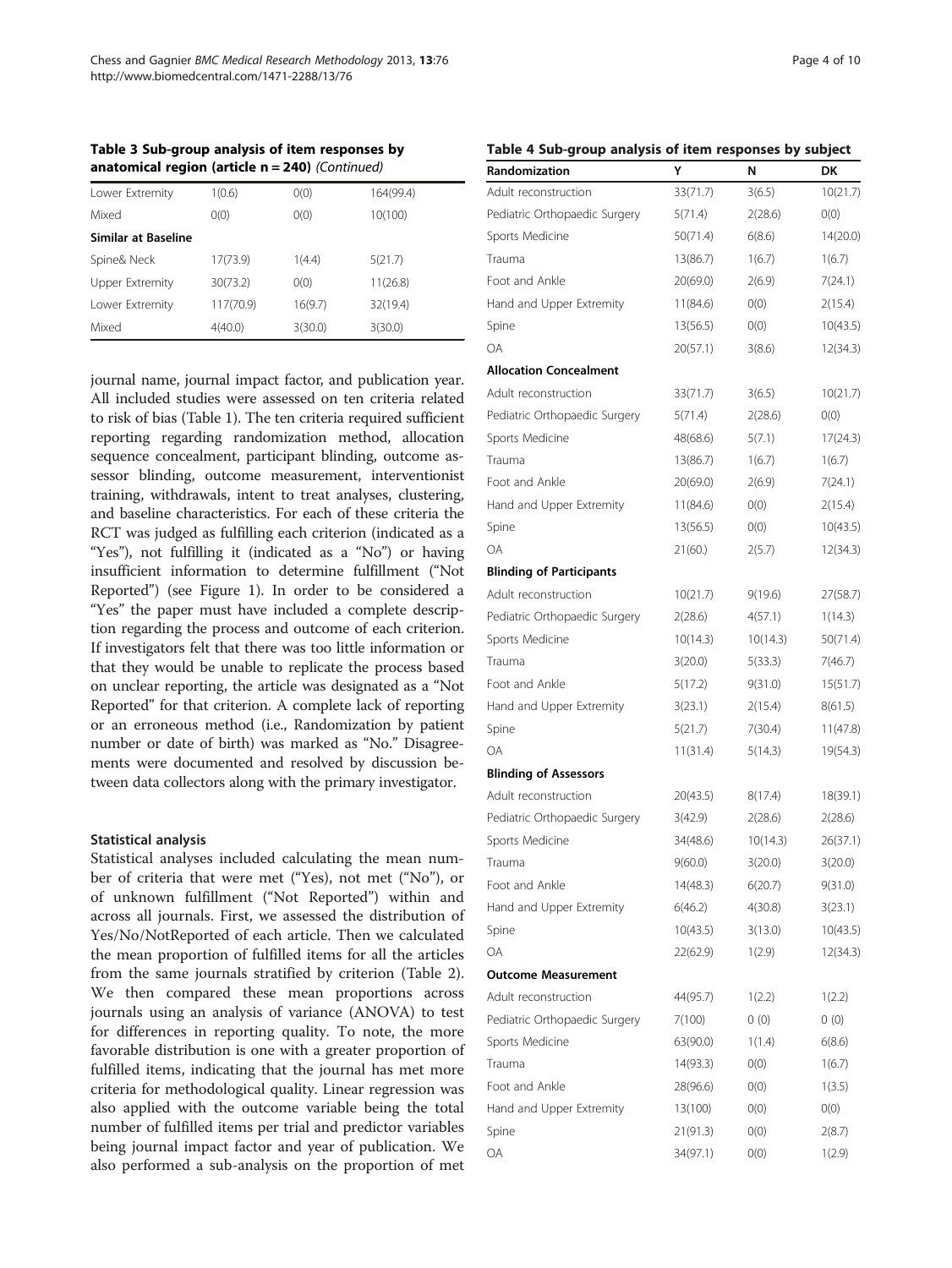Table 4 Sub-group analysis of item responses by subject (Continued)

| <b>Similarly Trained Individuals</b> |          |          |          |
|--------------------------------------|----------|----------|----------|
| Adult reconstruction                 | 25(54.4) | O(0)     | 21(45.7) |
| Pediatric Orthopaedic Surgery        | 3(42.9)  | O(0)     | 4(57.1)  |
| Sports Medicine                      | 54(77.1) | 1(1.4)   | 15(21.4) |
| Trauma                               | 6(40.0)  | 1(6.7)   | 8(53.3)  |
| Foot and Ankle                       | 17(58.6) | 1(3.5)   | 11(37.9) |
| Hand and Upper Extremity             | 4(30.8)  | O(0)     | 9(69.2)  |
| Spine                                | 4(17.4)  | O(0)     | 19(82.6) |
| OA                                   | O(0)     | O(0)     | 35(100)  |
| <b>Compliance with Intervention</b>  |          |          |          |
| Adult reconstruction                 | 32(69.6) | 14(30.4) | O(0)     |
| Pediatric Orthopaedic Surgery        | 5(71.4)  | 2(28.6)  | O(0)     |
| Sports Medicine                      | 53(75.7) | 17(24.3) | O(0)     |
| Trauma                               | 9(60.0)  | 6(40.0)  | O(0)     |
| Foot and Ankle                       | 18(62.1) | 10(34.5) | 1(3.5)   |
| Hand and Upper Extremity             | 8(61.5)  | 5(38.5)  | O(0)     |
| Spine                                | 12(52.2) | 11(47.8) | O(0)     |
| <b>OA</b>                            | 29(82.9) | 6(17.1)  | O(0)     |
| Intent to Treat Analysis             |          |          |          |
| Adult reconstruction                 | 14(30.4) | 1(2.2)   | 31(67.4) |
| Pediatric Orthopaedic Surgery        | 5(71.4)  | O(0)     | 2(28.6)  |
| Sports Medicine                      | 26(37.1) | 2(2.9)   | 42(60.0) |
| Trauma                               | 6(40.0)  | O(0)     | 9(60.0)  |
| Foot and Ankle                       | 15(51.7) | O(0)     | 14(48.3) |
| Hand and Upper Extremity             | 7(52.9)  | O(0)     | 6(46.2)  |
| Spine                                | 8(34.8)  | 1(4.4)   | 14(60.9) |
| OA                                   | 22(62.9) | O(0)     | 13(37.1) |
| Clustering                           |          |          |          |
| Adult reconstruction                 | 1(2.2)   | O(0)     | 45(97.8) |
| Pediatric Orthopaedic Surgery        | O(0)     | O(0)     | 7(100)   |
| Sports Medicine                      | O(0)     | O(0)     | 70(100)  |
| Trauma                               | O(0)     | O(0)     | 15(100)  |
| Foot and Ankle                       | O(0)     | O(0)     | 29(100)  |
| Hand and Upper Extremity             | O(0)     | O(0)     | 13(100)  |
| Spine                                | O(0)     | O(0)     | 23(100)  |
| OA                                   | O(0)     | O(0)     | 35(100)  |
| <b>Similar at Baseline</b>           |          |          |          |
| Adult reconstruction                 | 33(71.7) | 4(8.7)   | 9(19.6)  |
| Pediatric Orthopaedic Surgery        | 6(85.7)  | 1(14.3)  | O(0)     |
| Sports Medicine                      | 54(77.1) | 3(4.3)   | 13(18.6) |
| Trauma                               | 9(60.0)  | 2(13.3)  | 4(26.7)  |
| Foot and Ankle                       | 19(65.5) | O(0)     | 10(34.5) |

Table 4 Sub-group analysis of item responses by subject (Continued)

| Hand and Upper Extremity | 8(61.5)  | O(0)    | 5(38.5) |
|--------------------------|----------|---------|---------|
| Spine                    | 17(73.9) | 1(4.4)  | 5(21.7) |
| ОA                       | 22(62.9) | 9(25.7) | 4(11.4) |

criteria as categorized by geographic location, anatomical region, study size and orthopedic specialty (see Tables [3,](#page-2-0) [4](#page-3-0), [5](#page-5-0) and [6\)](#page-6-0). All statistical tests had significance set at  $p = 0.05$ .

### Results

We identified a total of 261 RCTs of which 232 met out inclusion criteria. The most common reason for exclusion was the lack of human participants in the RCTs  $(N = 29)$ . JBJS Am accounted for the largest number of included RCTs ( $N = 106$ ) followed by AJSM ( $N = 74$ ), OC ( $N = 36$ ), SJ ( $N = 16$ ) and JOR ( $N = 7$ ). A total of 49% of the criteria were fulfilled across these journals, with 42% of the criteria not being amendable to assessment due to inadequate reporting (Table [7](#page-6-0)). The RCTs from AJSM had the highest number of fulfilled criteria, or were at the lowest risk of bias, while RCTs from SJ and JBJS Am had the highest number of unfulfilled criteria, and JOR had the largest number of unknown fulfillment of criteria (Table [7\)](#page-6-0). Less than 1% of the included RCTs fulfilled all ten methodological criteria. Results of the ANOVA test revealed that the difference in proportion of items fulfilled ("Yes") between studies was statistically significant  $(p = 0.034)$  at  $alpha = 0.05$  level.

OC had the largest proportion of "yes" ratings, or adequate fulfillment, for four of the ten criteria (proper analysis, description of withdrawals/ compliance, subject blinding, outcome assessor blinding), JBJS Am was the leader for three criteria (randomization process, allocation concealment, accounting for clustering), AJSM led for two criteria (baseline characteristics, intervention administration) and JOR led in one category (blinded outcome assessment). Table [2](#page-1-0) contains the complete list of all methodological quality criteria ratings within and across journals.

We also found that the total number of RCTs published increased slightly from 54 in 2006 to 61 in 2008 but fell to 57 and 46 in 2009 and 2010, respectively. But, the proportion of RCTs per total published articles fell from 6% in 2006 to 4% in 2010. The results of our regression revealed that the year of publication was significantly associated with more fulfilled criteria ( $\beta = 0.171$ ; CI =  $-0.00$  to 0.342; p = 0.051), but the impact factor was not a significant predictor (β = 0.307; CI = −0.221 to 0.836;  $p = 0.253$ ). Figure [2](#page-7-0) contains the ratings across all criteria by year of publication.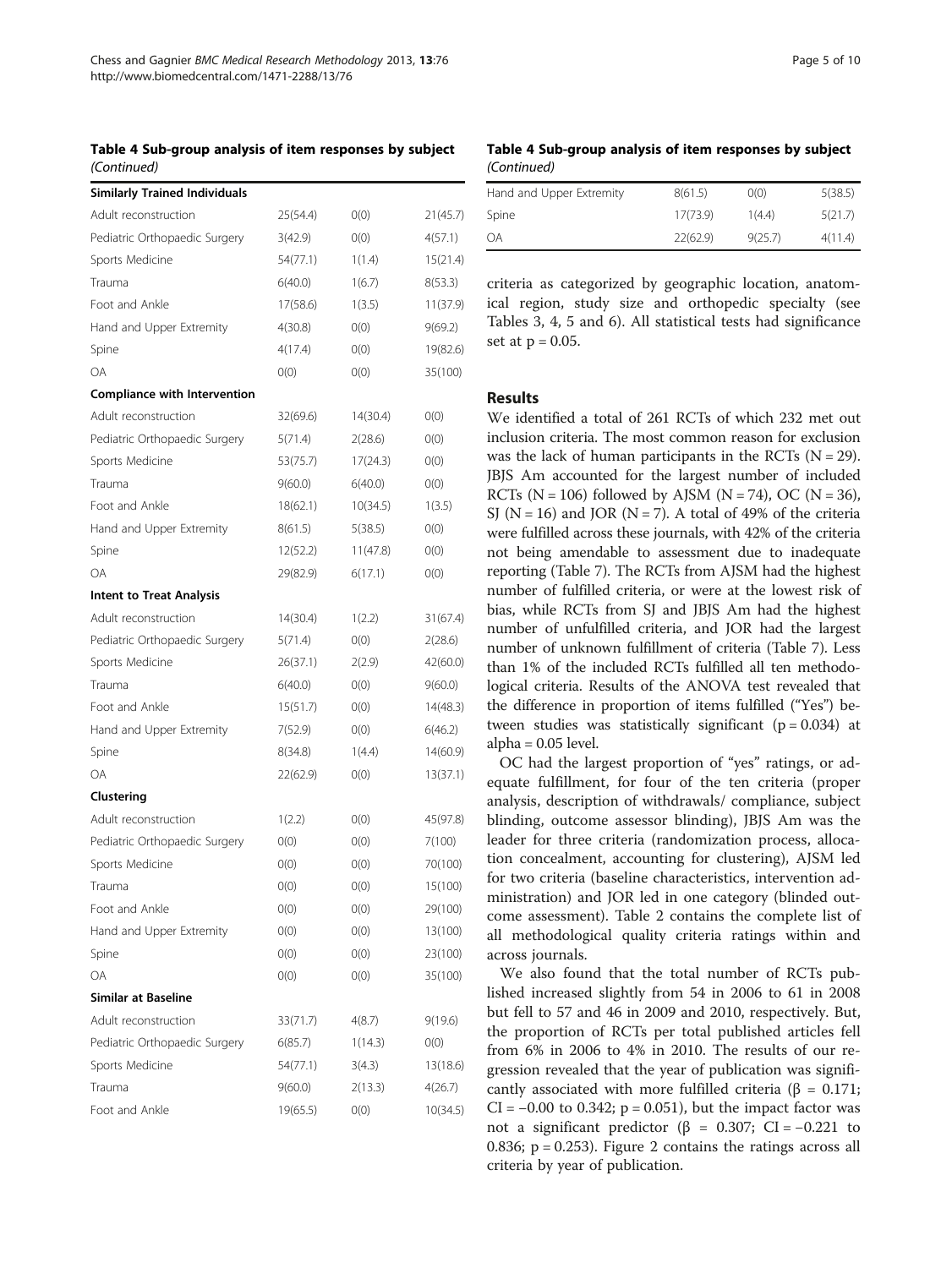<span id="page-5-0"></span>

| Table 5 Sub-group analysis of item responses by |  |  |
|-------------------------------------------------|--|--|
| <b>Geographic Location</b>                      |  |  |

| Randomization                        | Y        | N        | DK       |
|--------------------------------------|----------|----------|----------|
| Asia                                 | 11(64.7) | 4(23.5)  | 2(11.8)  |
| Europe                               | 78(75.0) | 6(5.8)   | 20(19.2) |
| N. America                           | 66(62.9) | 7(6.7)   | 32(30.5) |
| Oceana                               | 9(81.8)  | O(0)     | 2(18.2)  |
| Mixed                                | 1(50.0)  | O(0)     | 1(50.0)  |
| <b>Allocation Concealment</b>        |          |          |          |
| Asia                                 | 11(64.7) | 4(23.5)  | 2(11.8)  |
| Europe                               | 78(75.0) | 4(3.9)   | 22(21.2) |
| N. America                           | 66(62.9) | 7(6.7)   | 32(30.5) |
| Oceana                               | 8(72.7)  | O(0)     | 3(27.3)  |
| Mixed                                | 1(50.0)  | O(0)     | 1(50.0)  |
| <b>Blinding of Participants</b>      |          |          |          |
| Asia                                 | 2(11.8)  | O(0)     | 15(88.2) |
| Europe                               | 21(20.2) | 24(23.1) | 59(56.7) |
| N. America                           | 23(21.9) | 24(22.9) | 58(55.2) |
| Oceana                               | 2(18.2)  | 3(27.3)  | 6(54.6)  |
| Mixed                                | 1(50.0)  | O(0)     | 1(50.0)  |
| <b>Blinding of Assessors</b>         |          |          |          |
| Asia                                 | 9(52.9)  | 2(11.8)  | 6(35.3)  |
| Europe                               | 51(49.0) | 22(21.2) | 31(29.8) |
| N. America                           | 51(48.6) | 13(12.4) | 41(39.1) |
| Oceana                               | 6(54.6)  | 1(9.1)   | 4(36.4)  |
| Mixed                                | 1(50.0)  | O(0)     | 1(50.0)  |
| <b>Outcome Measurement</b>           |          |          |          |
| Asia                                 | 15(88.2) | 1(5.9)   | 1(5.9)   |
| Europe                               | 99(95.2) | O(0)     | 5(4.8)   |
| N. America                           | 99(94.3) | 1(1.0)   | 5(4.8)   |
| Oceana                               | 10(90.0) | O(0)     | 1(9.1)   |
| Mixed                                | 2(100)   | O(0)     | O(0)     |
| <b>Similarly Trained Individuals</b> |          |          |          |
| Asia                                 | 10(58.8) | O(0)     | 7(41.2)  |
| Europe                               | 54(51.9) | 1(1.0)   | 49(47.1) |
| N. America                           | 46(43.8) | 2(1.9)   | 57(54.3) |
| Oceana                               | 3(27.3)  | O(0)     | 8(72.7)  |
| Mixed                                | O(0)     | O(0)     | 2(100)   |
| Compliance with Intervention         |          |          |          |
| Asia                                 | 11(64.7) | 5(29.4)  | 1(5.9)   |
| Europe                               | 76(73.1) | 28(26.9) | O(0)     |
| N. America                           | 69(65.7) | 36(34.3) | O(0)     |
| Oceana                               | 9(81.8)  | 2(18.2)  | O(0)     |
| Mixed                                | 1(50.0)  | 1(50.0)  | O(0)     |

#### Table 5 Sub-group analysis of item responses by Geographic Location (Continued)

| <b>Intent to Treat Analysis</b> |          |         |           |
|---------------------------------|----------|---------|-----------|
| Asia                            | 6(6.1)   | O(0)    | 11(64.7)  |
| Europe                          | 47(45.2) | 1(1.0)  | 56(53.9)  |
| N. America                      | 43(41.0) | 3(2.9)  | 59(56.2)  |
| Oceana                          | 5(45.5)  | O(0)    | 6(54.6)   |
| Mixed                           | 2(100)   | O(0)    | O(0)      |
| Clustering                      |          |         |           |
| Asia                            | O(0)     | O(0)    | 17(100)   |
| Europe                          | O(0)     | O(0)    | 104(100)  |
| N. America                      | 1(1.0)   | O(0)    | 104(99.1) |
| Oceana                          | O(0)     | O(0)    | 11(100)   |
| Mixed                           | O(0)     | O(0)    | 2(100)    |
| <b>Similar at Baseline</b>      |          |         |           |
| Asia                            | 13(76.5) | 1(5.9)  | 3(17.7)   |
| Europe                          | 67(64.4) | 8(7.7)  | 29(27.9)  |
| N. America                      | 79(75.2) | 9(8.6)  | 17(16.2)  |
| Oceana                          | 7(63.6)  | 2(18.2) | 2(18.2)   |
| Mixed                           | 2(100)   | O(0)    | O(0)      |

# **Discussion**

We found that only a very small proportion of the analyzed RCTs met all ten methodological quality criteria, indicating that many of these studies are at a serious risk of bias, but that these trials are improving with time (Figure [2](#page-7-0)). In addition, we found that many RCTs did not report sufficient information to judge if they met many of the included criteria. Overall, it is clear that the methodological and reporting quality in orthopaedic RCTs has significant room for improvement.

The poor methodological quality of orthopaedic RCTs has been shown in previous literature [[12](#page-8-0)]. Dulai et al. [\[12](#page-8-0)] reported that despite increasing numbers of RCTs, only 19% of pediatric orthopaedic trials evaluated met the standard for methodological acceptability. They found that in particular there was inadequate rigor and reporting of randomization methods, use of inappropriate or poorly described outcome measures, inadequate description of inclusion and exclusion criteria, and inappropriate statistical analysis. In another study, Bhandari and colleagues [\[13](#page-8-0)] assessed 72 RCTs from JBJS Am published from January 1988 to the end of 2000 and found that while the number of RCTs increased over the years, their mean overall score was only 68.1% of the total Detsky quality score. Similar to our study, they found that more than half of the RCTs were limited by lack of concealed allocation, lack of blinding of outcome assessors, and failure to report reasons for excluding patients [\[14\]](#page-8-0). Furthermore, Herman and colleagues [[14](#page-8-0)] found that only 35% of the RCTs in eight leading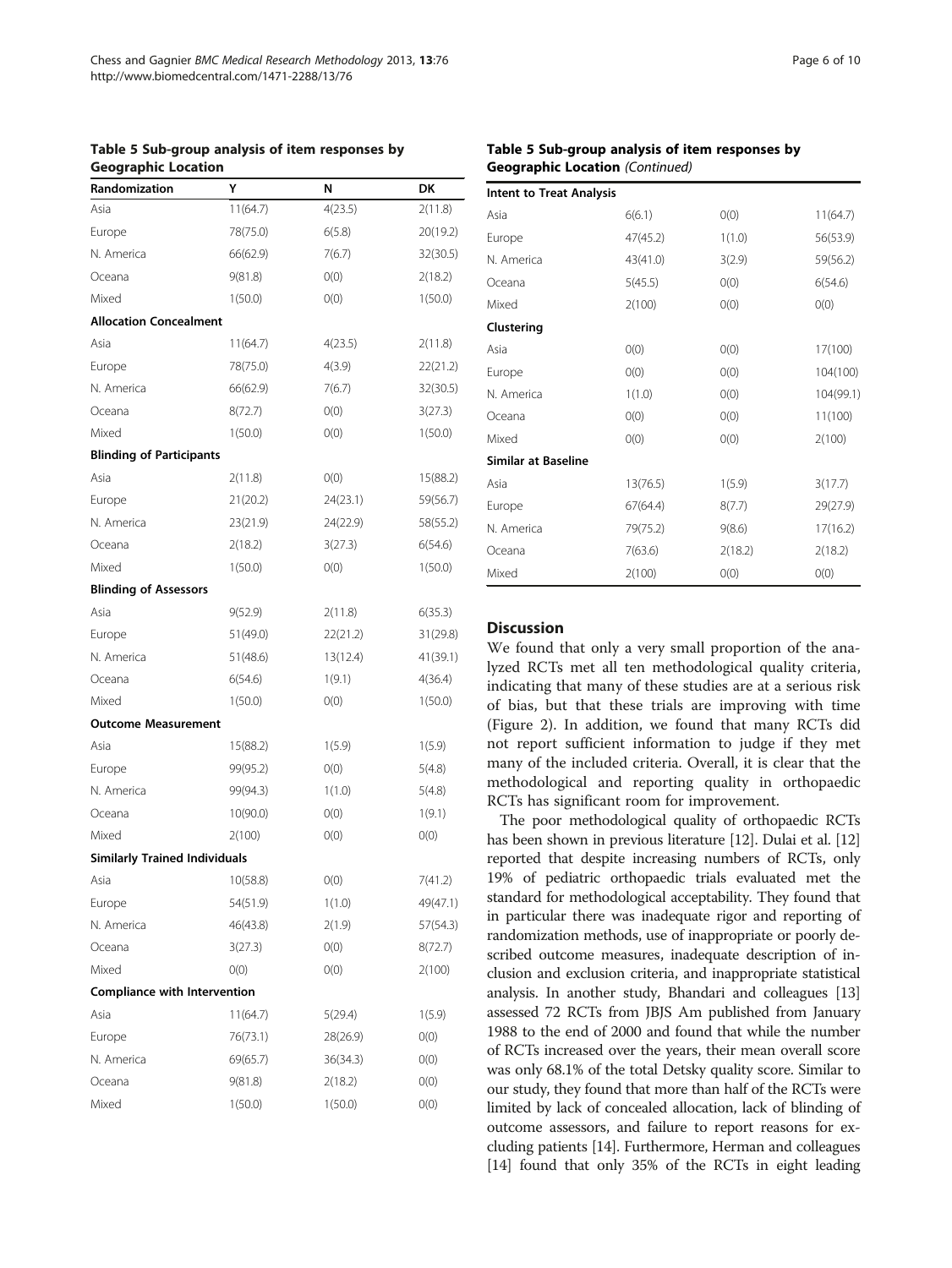<span id="page-6-0"></span>Table 6 Sub-group analysis of item responses by Study Size (in quartiles)

| Randomization                        | Y        | N        | DK       |
|--------------------------------------|----------|----------|----------|
| Size < 51                            | 35(61.4) | 5(8.8)   | 17(29.8) |
| $51 \leq size < 81$                  | 41(70.7) | 5(8.6)   | 12(20.7) |
| $81 \leq size < 158$                 | 53(84.1) | 3(4.8)   | 7(11.1)  |
| Size $≥$ 158                         | 36(59.0) | 4(6.6)   | 21(34.4) |
| <b>Allocation Concealment</b>        |          |          |          |
| Size < 51                            | 33(57.9) | 4(7.0)   | 20(35.1) |
| $51 \leq size < 81$                  | 42(72.4) | 5(8.6)   | 11(19.0) |
| $81 \leq size < 158$                 | 52(82.5) | 3(4.8)   | 8(12.7)  |
| Size $≥$ 158                         | 37(60.7) | 3(4.9)   | 21(34.4) |
| <b>Blinding of Participants</b>      |          |          |          |
| Size < 51                            | 9(15.8)  | 10(17.5) | 38(66.7) |
| $51 \leq size < 81$                  | 9(15.5)  | 10(17.2) | 39(67.2) |
| $81 \leq size < 158$                 | 15(23.8) | 19(30.2) | 29(46.0) |
| Size $≥$ 158                         | 16(26.2) | 12(19.7) | 32(54.1) |
| <b>Blinding of Assessors</b>         |          |          |          |
| Size < 51                            | 25(43.9) | 7(12.3)  | 25(43.9) |
| $51 \leq size < 81$                  | 30(51.7) | 10(17.2) | 18(31.0) |
| $81 \leq size < 158$                 | 34(54.0) | 9(14.3)  | 20(31.8) |
| Size $≥$ 158                         | 29(47.5) | 12(19.7) | 20(32.8) |
| <b>Outcome Measurement</b>           |          |          |          |
| Size < 51                            | 54(94.7) | 1(1.8)   | 2(3.5)   |
| $51 \leq size < 81$                  | 54(93.1) | 1(1.7)   | 3(5.2)   |
| $81 \leq size < 158$                 | 61(96.8) | O(0)     | 2(3.2)   |
| Size $≥$ 158                         | 56(91.8) | O(0)     | 5(8.2)   |
| <b>Similarly Trained Individuals</b> |          |          |          |
| Size < 51                            | 29(50.9) | 1(1.8)   | 27(47.4) |
| $51 \leq size < 81$                  | 38(65.5) | O(0)     | 20(34.5) |
| $81 \leq size < 158$                 | 31(49.2) | 2(3.2)   | 30(47.6) |
| Size $≥$ 158                         | 15(24.6) | O(0)     | 46(75.4) |
| Compliance with Intervention         |          |          |          |
| Size < 51                            | 28(49.1) | 29(5.9)  | O(0)     |
| $51 \leq size < 81$                  | 39(67.2) | 18(31.0) | 1(1.7)   |
| $81 \leq size < 158$                 | 53(84.1) | 10(15.9) | O(0)     |
| Size ≥ 158                           | 46(75.4) | 15(24.6) | O(0)     |
| <b>Intent to Treat Analysis</b>      |          |          |          |
| Size < 51                            | 10(17.5) | O(0)     | 47(82.5) |
| $51 \leq size < 81$                  | 15(25.9) | O(0)     | 43(74.1) |
| $81 \leq size < 158$                 | 39(61.9) | 1(1.6)   | 23(36.5) |
| Size ≥ 158                           | 39(63.9) | 3(4.9)   | 19(31.1) |
| Clustering                           |          |          |          |
| Size < 51                            | O(0)     | O(0)     | 57(100)  |
| $51 \leq size < 81$                  | O(0)     | O(0)     | 58(100)  |

Table 6 Sub-group analysis of item responses by Study Size (in quartiles) (Continued)

| $81 \le$ size $< 158$ | 1(1.6)   | O(0)    | 62(98.4) |
|-----------------------|----------|---------|----------|
| $Size \geq 158$       | O(0)     | O(0)    | 61(100)  |
| Similar at Baseline   |          |         |          |
| Size < 51             | 37(64.9) | 2(3.5)  | 18(31.6) |
| $51 \le$ size $< 81$  | 39(67.2) | 3(5.2)  | 16(27.6) |
| $81 \le$ size $< 158$ | 47(74.6) | 7(11.1) | 9(14.3)  |
| $Size \geq 158$       | 45(73.8) | 8(13.1) | 8(13.1)  |

orthopaedic journals used an intention-to-treat analysis, which was similar to our finding of 41%. Also, Karanicolas and colleagues [\[15\]](#page-8-0) found that less than 10% of 171 included orthopaedic trauma RCTs had blinded outcome assessors. This is much lower than our nearly 51% finding, the difference of which is most likely due to the broader nature of the trials that we included, going beyond trauma and including any orthopaedic RCTs from a select list of orthopaedic journals.

Beyond methodological deficits in these trials some evidence suggests, similar to our findings, that RCTs in orthopaedic surgery fail to report much important information [[16](#page-8-0),[18](#page-8-0)]. That is, to adequately assess the quality of any methodological component of an RCT, sufficient information must be present in the published report to make that assessment, and it appears many orthopaedic RCTs fall short in this regard. For example, the most recent of these investigations of reporting quality [[19\]](#page-8-0) applied the Consolidated Standards of Reporting Trials (CONSORT) statement [[20](#page-8-0)] to a sample of RCTs, the Strengthening the Reporting of Observational Studies in Epidemiology (STROBE) statement [\[21](#page-8-0)] to a sample of case–control, cohort and cross-sectional studies, and a statistical questionnaire was used to assess all included studies. They found that for the 100 included studies only 58% of the CONSORT items were met on average across the seven included journals. We found inadequate reporting on average for approximately 42% of the items

Table 7 Summary of overall methodological ratings by journal

| Journal title*   | Impact factor | Yest  | No    | Not reported |
|------------------|---------------|-------|-------|--------------|
| AJSM $(N = 74)$  | 3.80          | 0.565 | 0.082 | 0.353        |
| $JBJS (N = 106)$ | 2.97          | 0.536 | 0.106 | 0.358        |
| JOR $(N=7)$      | 2.97          | 0.386 | 0.071 | 0.543        |
| $OC (N = 36)$    | 3.95          | 0.519 | 0.075 | 0.406        |
| $J(N = 16)$      | 3.02          | 0.450 | 0.106 | 0.444        |
| Mean             |               | 0.491 | 0.088 | 0.421        |

\*AJSM American Journal of Sports Medicine, JBJS Journal of Bone and Joint Surgery, JOR Journal of Orthopaedic Research, OC Osteoarthritis and Cartilage, SJ Spine Journal.

 $†$  ANOVA  $P = .034$ .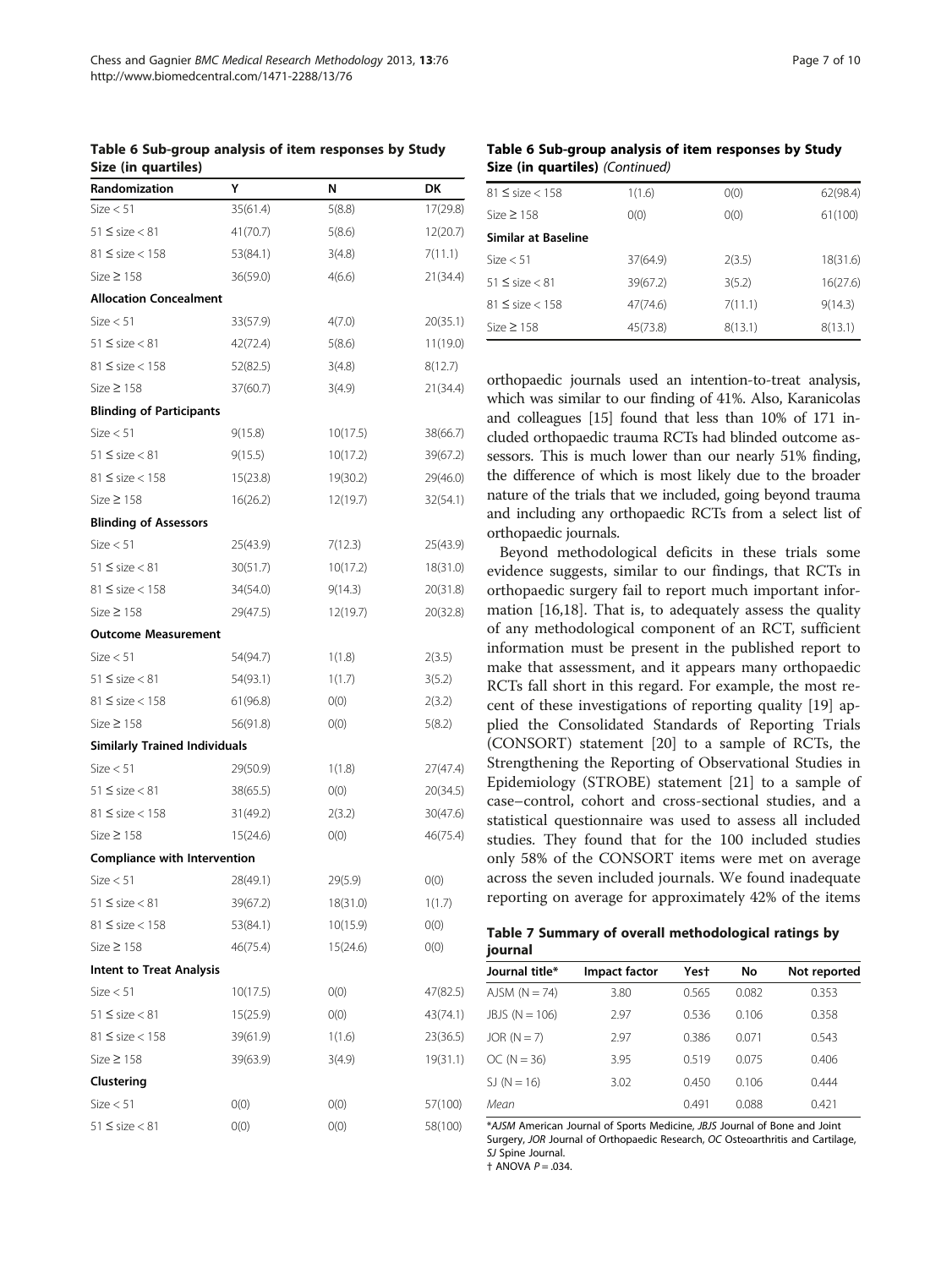<span id="page-7-0"></span>

on which the RCTs were assessed. The slight difference in findings between these studies can likely be accounted for by the use of different checklist items and the inclusion of different selections of journals. Either way, research in the area indicates serious inadequacies in reporting in orthopaedic RCTs. This trend of poor reporting has been seen in other fields as well, including internal medicine [\[17](#page-8-0)] and general surgery [[22\]](#page-8-0).

Despite the deficits, the RCTs we included did have some common strengths. In general, the intervention and primary outcome was well described in most papers. Also, the proportion of methodological quality items fulfilled increased with increasing publication year, which is consistent with trends in internal medicine journals [\[17](#page-8-0)]. This is promising and may suggest that clinical trialists, editors and reviewers are putting more emphasis on proper methodology.

Our study has several strengths. First, we conducted a comprehensive hand search of the tables of contents of the top orthopaedic journals in a recent span of 5 years. Thus, the findings presented here for the included RCTs likely represent the most read and cited RCTs in the orthopaedic community and therefore give an excellent idea of the quality of the RCTs that might be impacting clinical decision making. If in fact this assumption is true, the trials that are the most influential are at a high risk of having biased estimates of treatment effect. But, due to the limited selection of journals included, it is possible that higher quality and more influential RCTs are being published in other journals. For example, we found that RCTs make up only a very small proportion of all articles published in these five journals and therefore may not be influencing decision making to any high degree. In order to ensure a proper meta-analysis, our paper is in accordance with the PRISMA Statement and meets all criteria. Additionally, we included methodological

quality criteria that have been empirically proven to bias estimates of treatment effect when not properly implemented [\[3,4,23](#page-8-0)-[34](#page-9-0)]. All included criteria have empirical evidence that not using them in RCTs or not assessing them in systematic reviews results in bias in the estimates of treatment effect or in misclassification of trials as high or low quality. But, due to the lack of reporting of the included studies we could not directly test the influence of specific inadequacies in methodology on effect estimates. Therefore, we cannot be certain that the flaws in methodology in these orthopaedic studies absolutely bias the estimates of treatment effect. We can only extrapolate for the extensive literature that has shown this to be true for RCTs in other clinical areas [[3,4,23](#page-8-0)-[34](#page-9-0)].

It is important to note that just because a study did not report a certain methodology does not imply that it was not performed. For example, in this study, subject allocation and cluster analysis had two of the lowest fulfillment proportions. We acknowledge that descriptive reporting of these topics may not have been emphasized despite proper methodology and that poor reporting may not necessarily be a proxy for poor methodology [[35](#page-9-0)]. Thus, this paper fails to account for these underreporting deficiencies and may falsely underestimate the quality of methodology in this literature. In any case, to adequately assess the quality of a reported study the relevant information must be present for the reader to assess the potential risk of bias in the estimates of effect to determine the potential import or not of the RCT to clinical decision-making.

In common with other authors, we can make some recommendations on how to improve this literature. First, we suggest that investigators include on their team an epidemiologist, clinical epidemiologist, clinical trial methodologist or someone with experience in conducting RCTs and a statistician or biostatistician to ensure proper planning and implementation of the trial.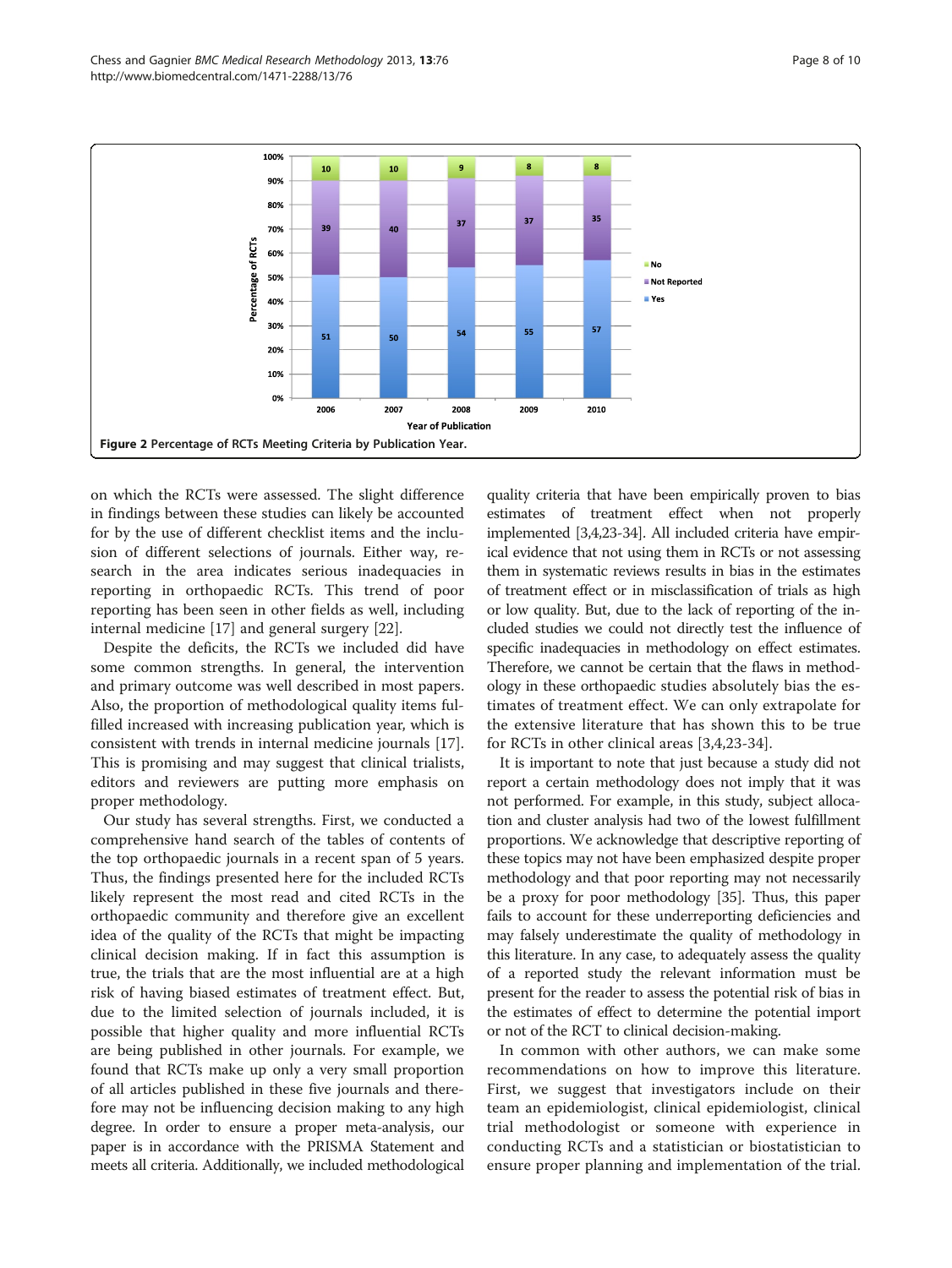<span id="page-8-0"></span>There is evidence that including such individuals on the investigative team improves the quality of the resultant RCT [13]. In addition, we would suggest that investigators and authors refer to the revised CONSORT statement [20] and the related explanatory paper [[36\]](#page-9-0) to guide them on the important information to include when reporting their RCT. The CONSORT statement has been shown to improve the quality of reporting in these studies [[37\]](#page-9-0). In addition to these documents, there are other reporting guidance documents located on the equator network website that may be of use [11]. Finally, we suggest that journal editors enforce the use of the CONSORT statement so that published reports are completely reported and have the best chance of being interpreted properly for clinical decision making.

## Conclusions

There are some obvious flaws in the methodology and reporting of RCTs in the orthopaedic literature. These flaws may cause seriously biased estimates of effect in those studies. We expect that these types of initiatives mentioned above will improve these important types of clinical research which are an integral aspect to improving the empirical base for orthopaedic procedures [\[38](#page-9-0)]. And remember, just because a study is rated as level I evidence does not imply that it is without methodological flaws and that these flaws can bias the reported effect estimates [[39\]](#page-9-0).

#### Competing interests

The authors declare that they have no competing interest.

#### Authors' contributions

JG designed the study, performed statistical analysis, and revised the manuscript. LC carried out the data collection, participated in the statistical analysis, drafted the manuscript and designed the figures/tables. Both authors read and approved the final manuscript.

#### Acknowledgements

We would like to acknowledge Tom Cichonski for his help in manuscript editing, table formatting and technical assistance in this submission.

#### Author details

<sup>1</sup>Wayne State University School of Medicine, Canfield Dr., Detroit, MI 48201, USA. <sup>2</sup> Department of Orthopaedic Surgery, University of Michigan, Medical Center Dr., Ann Arbor, MI 48109, USA.

#### Received: 29 January 2013 Accepted: 23 May 2013 Published: 9 June 2013

#### References

- 1. Altman DG, Schulz KF, Moher D, Egger M, Davidoff F, Elbourne D, Gotzsche PC, Lang T: The revised CONSORT statement for reporting randomized trials: explanation and elaboration. Ann Intern Med 2001, 134:663–694.
- Mulrow CD, Cook DJ, Davidoff F: Systematic reviews: critical links in the great chain of evidence. In Systematic reviews: synthesis of best evidence for health-care decisions. Edited by Mulrow C, Cook D. Philadelphia, PA: American College of Physicians; 1998.
- 3. Sackett DL, Richardsom WS, Rosenberg W, Haynes B: Evidence-based medicine: how to practice and teach EBM. New York, NY: Churchill Livingstone; 1998.
- 4. Schulz KF, Chalmers I, Hayes RJ, Altman DG: Empirical evidence of bias: dimensions of methodological quality associated with estimates of treatment effects in controlled trials. JAMA 1995, 273:408–412.
- 5. Moher D, Jadad AR, Tugwell P: Assessing the quality of randomized controlled trials: current issues and future directions. Int J Technol Assess Health Care 1996, 12:195–208.
- 6. Jadad AR, Moore A, Carroll D, Jenkinson C, Reynold DJ, Gavaghan DJ, McQuay HJ: Assessing the quality of reports of randomized clinical trials: is blinding necessary? Control Clin Trials 1996, 17:1–12.
- 7. Begg CB, Cho MK, Eastwood S, Horton R, Moher D, Olkin I, Pitkin R, Rennie D, Schulz KF, Simel D, Stroup DF: Improving the quality of reporting of randomized controlled trials: the CONSORT statement. JAMA 1996, 76:637–639.
- 8. Moher D, Schulz KF, Altman D, for the CONSORT Group (Consolidated Standards of Reporting Trials): The CONSORT statement: revised recommendations for improving the quality of reports of parallel-group randomized trials. JAMA 2001, 285:1987–1991.
- 9. The CONSORT group: [\[http://www.consort-statement.org\]](http://www.consort-statement.org) (accessed 1 Nov 2004).
- 10. Ioannidis JPA, Evans SJW, Gøtzsche PC, O'Neill RT, Altman DG, Schulz K, Moher D, for the CONSORT Group: Better reporting of harms in randomized trials: an extension of the CONSORT statement. Ann Int Med 2004, 141:781–788.
- 11. The equator network: [\[http://www.equator-network.org/](http://www.equator-network.org/)]. Accessed 18 April 2012.
- 12. Dulai SK, Slobogean BL, Beauchamp RD, Mulpuri K: A quality assessment of randomized clinical trials in pediatric orthopaedics. J Pediatr Orthop 2007, 27(5):573–581.
- 13. Bhandari M, Richards RR, Sprague S, Schemitsch EH: The quality of reporting of randomized trials in the journal of bone and joint surgery from 1998 through 2000. J Bone Joint Surg Am 2002, 84A(3):388–396.
- 14. Herman A, Boster IB, Tenenbaum S, Chechick A: Intention-to-treat analysis and accounting for missing data in orthopaedic randomized clinical trials. J Bone Joint Surg Am 2009, 91:2137–2143.
- 15. Karanicolas PJ, Bhandari M, Teromi B, Akl EA, Bassler D, Alonso-Colello P, Rigau D, Bryant D, Smith SE, Walter SD, Guyatt GH: Blinding of outcomes in trials of orthopaedic trauma: an opportunity to enhance the validity of clinical trials. J Bone Joint Surg Am 2008, 90:1026–1033.
- 16. Chan S, Bhandari M: The quality of reporting of orthopaedic randomized trials with use of a checklist for non-pharmacological therapies. J Bone Joint Surg Am 2007, 89:1970-1978.
- 17. Moher D, Jones A, Lepage L, for the CONSORT Group: Use of the CONSORT statement and quality of reports of randomized trials: a comparative before-and-after evaluation. JAMA 2001, 285(15):1992–1995.
- 18. Montane E, Vallano A, Vidal X, Aquilera C, Laporte J: Reporting randomized clinical trials of analgesics after traumatic or orthopaedic surgery is inadequate: a systematic review. BMC Clin Pharmacol 2010, 10:2.
- 19. Parsons NR, Hiskens R, Price CL, Achten J, Costa ML: A systematic review of the quality of research reporting in general orthopaedic journals. J Bone Joint Sura Br 2011, 93B:1154-1159.
- 20. Schulz KF, Altman DG, Moher D: CONSORT 2010 statement: updated guidelines for reporting parallel group randomized trials. Ann Intern Med 2010, 152:726–732.
- 21. von Elm E, Altman DG, Egger M, Pocock SJ, Gotzsche PC, Vandenbroucke JP, for the STROBE Initiative: The strengthening the reporting of observational studies in epidemiology (STROBE) statement: guidelines for reporting observational studies. Lancet 2007, 370:1453–1457.
- 22. Balasubramanian SP, Wiener M, Alshameeri Z, Tiruvoipati R, Elbourne D, Reed MW: Standards of reporting of randomized controlled trials in general surgery: can we do better? Ann Surg 2006, 244(5):663-667
- 23. Juni P, Witschi A, Bloch R, Egger M: The hazards of scoring the quality of clinical trials for meta-analysis. JAMA 1999, 282(11):1054–1060.
- 24. Juni P, Tallon D, Egger M: "Garbage in garbage out?" Assessment of the quality of controlled trials in meta-analyses published in leading journals, Proceedings of the 3rd symposium on systematic reviews: beyond the basics. St. Catherine's College. Oxford: Centre for Statistics in Medicine; 2000:19.
- 25. Kjaergard LI, Villumsen J, Gluud C: Reported methodologic quality and discrepancies between large and small randomized trials in metaanalyses. Ann Int Med 2001, 135(11):982–989.
- 26. Verhagen AP, de Bie R, Lenssen AF, de Vet HC, Kessles AG, Boers M, van den Brandt PA: Impact of quality items on study outcome. Int J Technol Assess Health Care 2000, 16(4):1136–1146.
- 27. Ioannidis JP, Polycarpou A, Ntais C, Pavlidis N: Randomised trials comparing chemotherapy regimens for advanced non-small cell lung cancer: biases and evolution over time. Eur J Cancer 2003, 39:2278–2287.